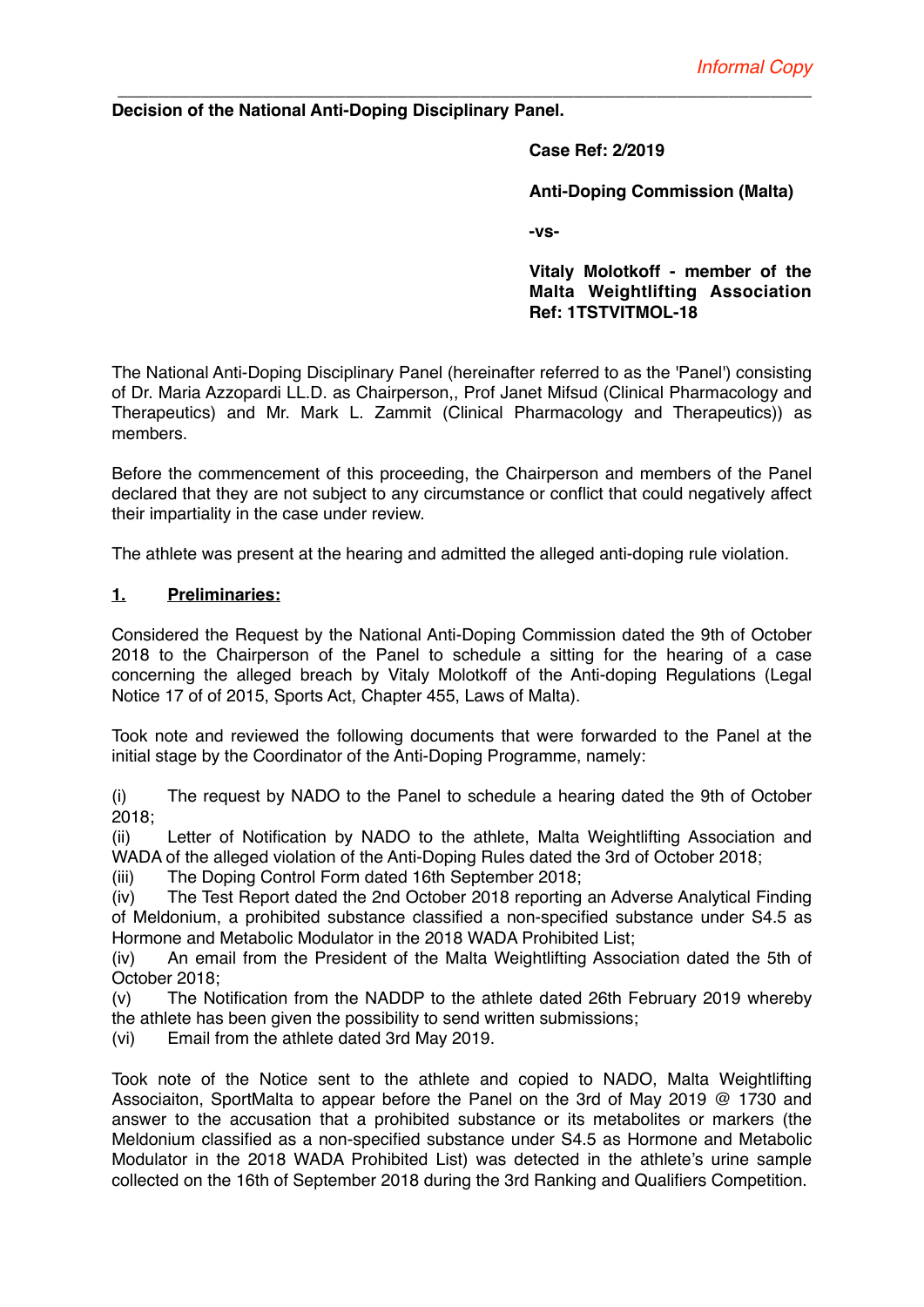# **2. Merits:**

2.1 Took note of the evidence showing that the athlete produced a urine sample on the on the 16th September 2018 during the the 3rd Ranking and Qualifiers Competition and the Test Report dated the 2nd of October 2018 confirming an Adverse Analytical Finding. Moreover. Moreover, the athlete did not request a B Sample.

*\_\_\_\_\_\_\_\_\_\_\_\_\_\_\_\_\_\_\_\_\_\_\_\_\_\_\_\_\_\_\_\_\_\_\_\_\_\_\_\_\_\_\_\_\_\_\_\_\_\_\_\_\_\_\_\_\_\_\_\_\_\_\_\_\_\_\_*

2.2 Took note of the fact that the athlete did not attend for the sitting. Took note that the athlete did not submit any written submissions but informed by email dated 13th March 2019, his current postal address, email address and that he was not going to be legally represented.

2.3 Took note that the athlete was notified with the Notice of Hearing by email and a copy was sent to his postal address but on the date of hearing the 3rd of May till 1830 he did not show up but sent an email to the secretary of the Panel.

2.4 Took note of NADO's submissions whereby it has submitted that the case was proven and thus a four year ban should apply.

## **3. Considerations:**

3.1 The Panel considers the evidence produced confirm an analytical adverse finding in the urine sample submitted by the athlete.

3.2 The Panel takes note that the athlete neither requested a B sample nor did he accept the provisional suspension.

3.3 The Panel considers that Meldonium (trimethylhydrazinium propionate/Mildronate) is an anti-ischaemic medication, widely available in Russia and various eastern European countries, where it is registered for human use mainly as a cardioprotective agent in coronary artery and cerebrovascular disease. This substance is not approved as a pharmaceutical either in the USA as well as in most European countries.

Moreover, it is thought that meldonium helps adjust the body's use of energy, boosting stamina and endurance by regulation of energy metabolism through reduction of levocarnitine and was added to the WADA 'prohibited list' in January 2016 following a year on its monitoring programme. WADA has classed it as a 'metabolic modulator used by athletes to enhance performance'[.1](#page-1-0)

<span id="page-1-1"></span>3.5 The Panel took note of articles 3(2)(a) and 11(2)(a) of LN 17 of 2015.

3.6 The Panel observes that the athlete did not provide any contestation to the accusations and that in his email dated the 3rd of May 2019 he states that "*As I said earlier, I was aware that meldonium is prohibited in sports. I took it for a month, for prophylaxis for the hear, on the initiative of my mother (doctor), meldonium is quite popular in my country and you can but it in pharmacy, i took it because i do intensive sport not weightlifting and therefore I canceled my presence at competitions because I was not sure that his tracks were still in the body, after that, I no longer take or took it again. I hope for understanding*  because I never wanted to achieve anything in sports with the reconciliation of other *matters.*"

<span id="page-1-0"></span>[<sup>1</sup>](#page-1-1) *Cordimer R (2016). Practical Diabetes 33 (9): 330-332*